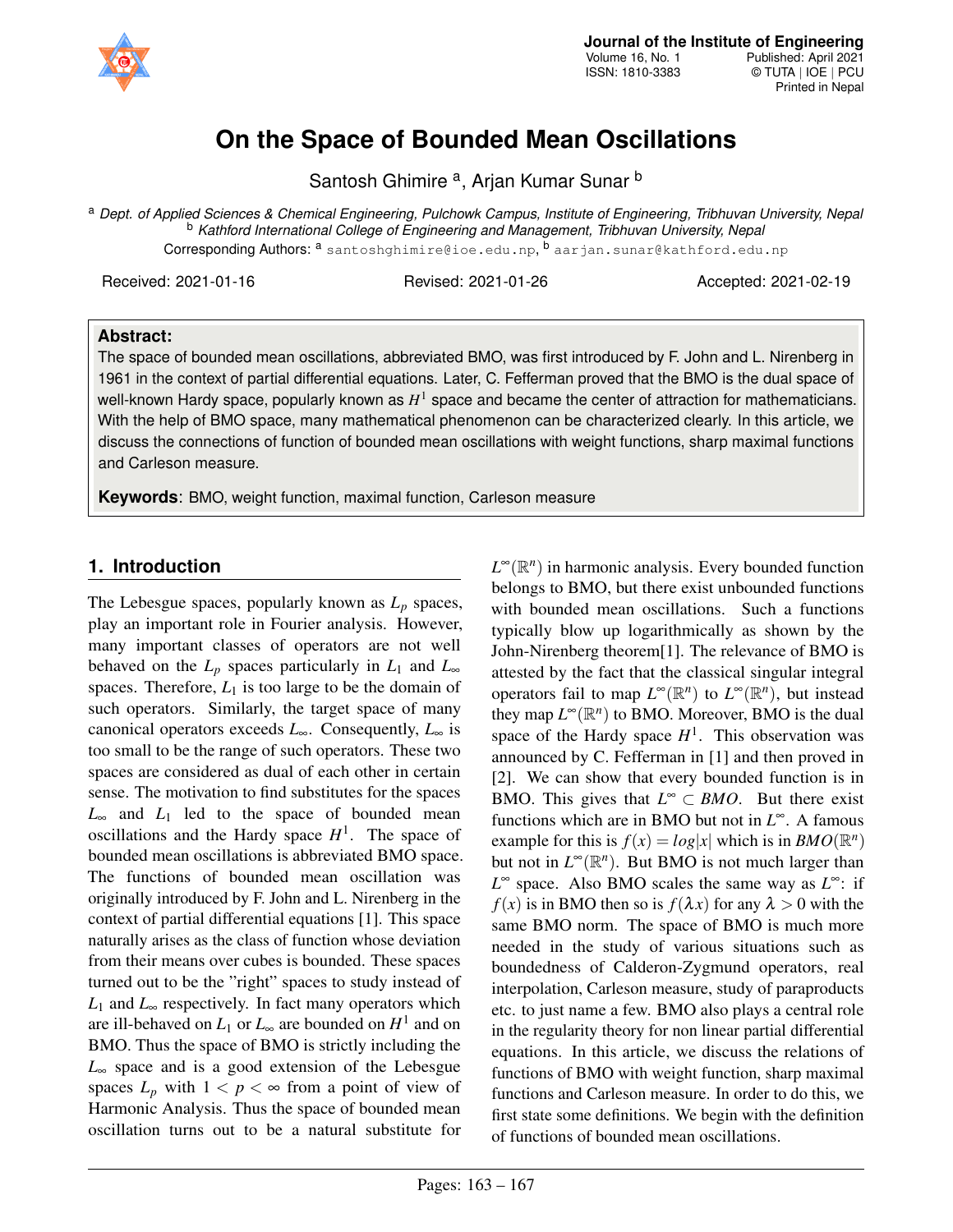#### Definition [Functions of bounded mean oscillations]

A real-valued locally integrable function  $f(x)$  defined on  $\mathbb{R}^n$  is said to in BMO, the space of functions of bounded mean oscillation, if for any measurable set  $Q \subset \mathbb{R}^n$ , we have:

$$
\sup_{Q} \frac{1}{|Q|} \int_{Q} |f(x) - f_{Q}| \, dx < \infty
$$

where the supremum is taken over all cubes  $Q$  in  $\mathbb{R}^n$ with sides of the cube parallel to coordinate axes, |*Q*| denotes the measure of  $Q$ , and where  $f_Q$  is the average value of *f* on the cube *Q* and is defined as:

$$
f_Q = \frac{1}{|Q|} \int_Q f(x) \, dx
$$

BMO norm a function f, denoted by  $||f||_{BMO}$ , is defined as:

$$
||f||_{BMO} = \sup_{Q} \frac{1}{|Q|} \int_{Q} |f(x) - f_{Q}| \, dx
$$

From the definition, we note that if f,g are two functions in  $BMO(\mathbb{R}^n)$  and  $\lambda_1, \lambda_2 \in \mathbb{R}$ , then one can easily show that the linear combination  $\lambda_1 f + \lambda_2 g$  is also in  $BMO(\mathbb{R}^n)$ . This shows that space BMO is a linear space. Moreover, we also note that

 $||f+g||_{BMO} \leq ||f||_{BMO} + ||g||_{BMO}$ 

and

$$
\|\lambda_1f\|_{BMO}\leq |\lambda_1|\|f\|_{BMO}
$$

If  $||f||_{BMO} = 0$ , then  $\int_Q |f(x) - f_Q| dx = 0$ . Then f has to be equal to its average  $f<sub>O</sub>$  on every cube, say  $Q_N = [-N, N]^n$  We note that the cube  $Q_N$  is contained in  $Q(N + 1) = [-(N + 1), N + 1]^n$ . This forces that  $f(Q_N) = f(Q(N+1))$ . Thus we have if  $||f||_{BMO} = 0$ , then f is a.e. equal to a constant. Consequently, we have the  $\Vert . \Vert_B MO$  is not a norm. Note that BMO norm of constant is zero. This gives  $f$  and  $f + C$  have the same BMO norm with C being a constant. In the discussion that follows after this we take  $\Vert . \Vert_B MO$  as a norm even though it is a semi norm when there is no possibility of confusion.

With the introduction of maximal functions one can better understand the concept of averages of functions in analysis. Maximal functions are widely used in differentiation theory in analysis. Roughly the maximal function is defined as the largest value of the averages of functions over all possible balls which contain a fixed point. Maximal functions appear in many forms. The most important of these is the Hardy–Littlewood maximal function. We now define Hardy-Littlewood maximal function:

Let 
$$
f \in L^p(\mathbb{R}^n), 1 \le p < \infty
$$
.

and

$$
Mf(x) = \sup_{r>0} \frac{1}{|B(x,r)|} \int_{B(x,r)} |f(y)| \, dy
$$

Then  $Mf$  is called the Hardy-Littlewood maximal function of *f* . In the definition of maximal function, all the balls are centered at the point *x* Therefore, this is centered Hardy-Littlewood maximal function. Similarly, we can define uncentered Hardy-Littlewood maximal as:

$$
M^{u} f(x) = \sup_{r>0, x \in B} \frac{1}{|B|} \int_{B} |f(y)| dy
$$

#### Definition [Weight]

A locally integrable function on  $\mathbb{R}^n$  that takes values in the interval  $(0, \infty)$  almost everywhere is called a weight. So by definition a weight function can be zero or infinity only on a set whose Lebesgue measure is zero. We use the notation  $w(E) = \int_E w(x) dx$  to denote the w-measure of the set E and we reserve the notation  $L^p(\mathbb{R}^n, w)$  or  $L^p(w)$  for the weighted  $L^p$  spaces. We note that  $w(E)$  < ∞ for all sets E contained in some ball since the weights are locally integrable functions.

**Definition:** A function  $w(x) > 0$  is called an  $A_1$  weight if there is a constant  $C_1 > 0$  such that  $M(w)(x) \le C_1 w(x)$ where  $M(w)$  is uncentered Hardy-Littlewood maximal function. If *w* is an  $A_1$  weight, then the quantity (which is finite) given by:

$$
[w]_{A_1} = \sup_{Q \text{ cubes in } \mathbb{R}^n} \left( \frac{1}{|Q|} \int_Q |w(t)| \, dt \right) \, ||w^{-1}||_{L^{\infty}(Q)}
$$

is called the A1 Muckenhoupt characteristic constant of w or simply  $A_1$  characteristic constant of w. We first begin with the relation between the functions of BMO and weight function. For more about the weight functions, please refer [3].

## **2. BMO and Weight Function**

The theory of weights play an important role in various fields such as extrapolation theory, vector-valued inequalities and estimates for certain class of non linear differential equation. Moreover, they are very useful in the study of boundary value problem for Laplace's equation in Lipschitz domains. Some of the theory of Muckenhoupt's *A<sup>p</sup>* weights and weighted norm inequalities results can be used to give characterizations of BMO function. One of the very important property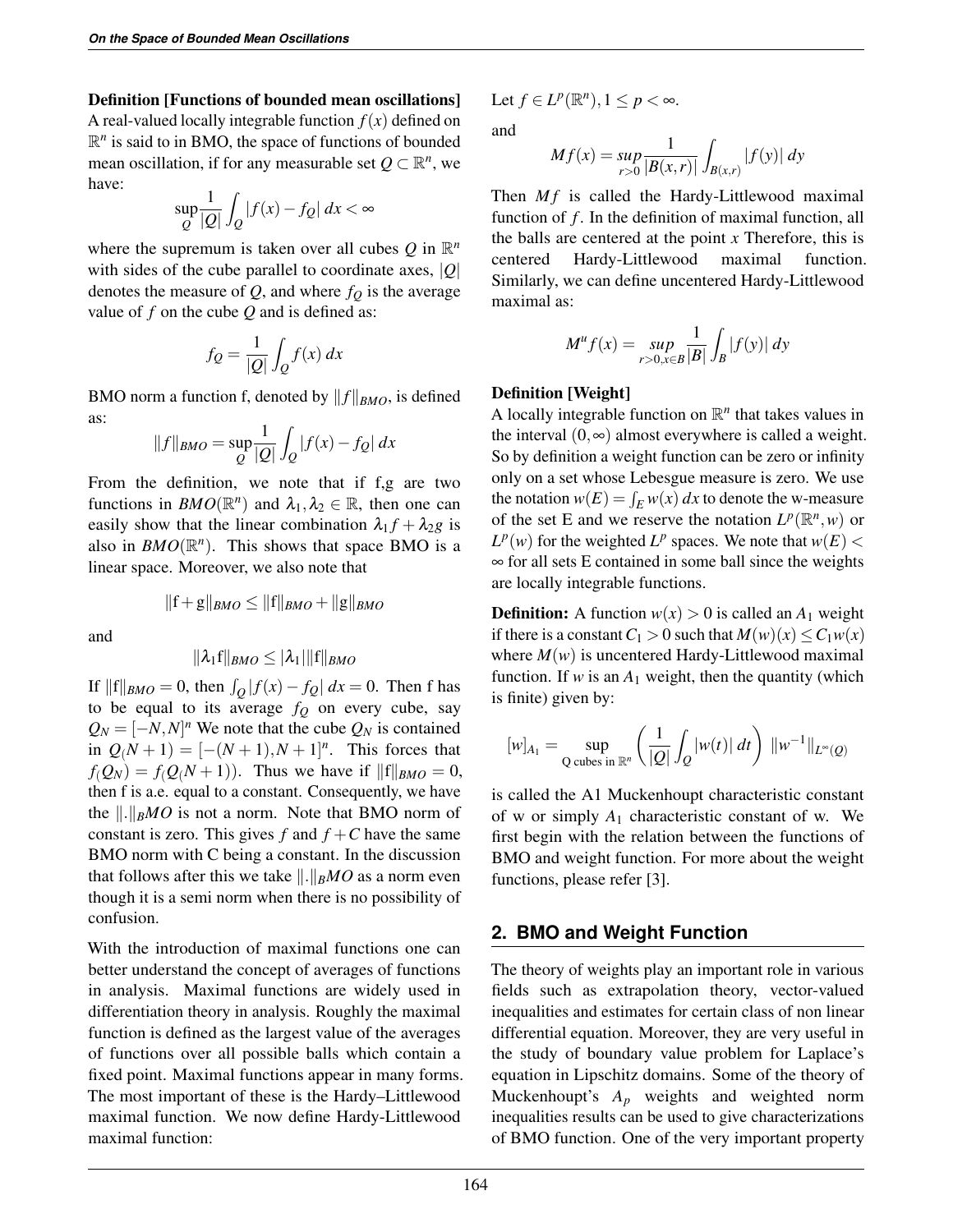of BMO functions is the John-Nirenberg Inequality given by the theorem of John-Nirenberg stated as follows:

Theorem [John-Nirenberg Theorem] For all functions f in the space of BMO defined on  $\mathbb{R}^n$ ; for all cubes  $Q$  and  $\alpha > 0$ , we have

$$
|\{x : |f(x) - Avg_Qf| > \alpha\}| \le e|Q|e^{-A\alpha||f||_{BMO}}
$$
  
with  $A = (2^n e)^{-1}$ .

For the proof the theorem, please refer, page 124 of [3]. An immediate consequence of the John-Nirenberg inequality is the p-invariance property for any  $1 < p <$ ∞,

$$
||f||_{BMO} \approx \sup_{Q} \left(\frac{1}{|Q|}\int_{Q} |f(x) - f_{Q}|^{p} dx\right)^{\frac{1}{p}}
$$

Moreover, using the John-Nirenberg inequality, for any  $f \in BMO$ , the function  $e^{|f(x)|/p}$  is locally integrable for some appropriate constant  $\rho > 0$ . Now we note the following result which can be easily proved: Let  $V(t)$ be a real valued locally integrable function on R *n* and let 1 < *p* < ∞. Then the function  $e^{V(t)} \in A_p$  if and only if two conditions are satisfied for some constant  $c < \infty$ .

a. 
$$
\sup_{Q} \frac{1}{|Q|} \int_{Q} e^{V(t)-V_Q} dt \leq C
$$
  
b.  $\sup_{Q} \frac{1}{|Q|} \int_{Q} e^{-[V(t)-V_Q]^{\frac{1}{p-1}}} dt \leq C$ 

Using the above relation, one can establish a deep connection between the weight functions and BMO functions. Precisely, logarithm of any  $A_2$  function is a BMO function and every BMO function is equal to a constant multiple of the logarithm of an *A*<sup>2</sup> weight function. Moreover, we show that logarithm of any *A<sup>p</sup>* weight function for  $1 < p < \infty$  is a BMO function. For more details, please refer [4]. In addition to this connection, there is another relation between weight functions and functions in BMO. For this, we recall the weighted BMO space. Similar to weighted Lebesgue spaces, one can define weighted BMO space, denoted by  $BMO_w$ , as the collections of *w* locally integrable functions *f* such that

$$
||f||_{BMO_w} = \sup_{Q \subset \mathbb{R}^n} \frac{1}{w(Q)} \int_Q |f(x) - f_{w,Q}| w(x) dx < \infty
$$

In the above definition, we have  $w(Q) = \int_Q w(x) dx$  is the w-measure of *Q* and the  $f_{w,Q}$  is the weighted

average given by  $f_{w,Q} = 1/w(Q) \int_Q f(x)w(x) dx$ . The relation between the weights and BMO is that a function *f* is in BMO if and only if *f* is bounded mean oscillation with respect to *w* for all  $w \in A_{\infty}$ . Symbolically, we write  $BMO = BMO_w$  and the norms  $||f||_{BMO_w} \approx ||f||_{BMO}$ . This relationship was proved by Muckenhoupt and Wheeden. Please refer [4] for the detailed proof of these relations.

## **3. BMO and Sharp Function Operator**

In this section, we discuss the relation of BMO and sharp function operator. We first begin with the definition of sharp function operator.

#### Definition:

Let f be a locally integrable function defined on  $\mathbb{R}^n$ . A sharp function operator, also known as Fefferman-Stein sharp maximal operator is denoted by  $f^*$  or  $M^*f$  and is defined as:

$$
f^{\#}(x) = M^{\#}f(x) = \sup_{x \in Q, Q \subset \mathbb{R}^n} \frac{1}{|Q|} \int_Q |f(y) - f_Q| \, dy
$$

where  $\in \mathbb{R}^n$ . In the definition, Q is a cube in  $\mathbb{R}^n$  with center at x and sides parallel to the coordinate axes and *f<sup>Q</sup>* denotes the average of *f* over *Q* given by  $f_Q = 1/|Q| \int_Q f(x) dx$ . The difference of the sharp maximal operator compared with the Hardy-Littlewood Maximal function is that instead of the integral averages we maximize the mean oscillation over cubes.

From the definition of sharp function operator, one can show that a function *f* is a function of bounded mean oscillation,  $f \in BMO$  if and only if  $f^* \in L^{\infty}(\mathbb{R}^n)$ . In other words, we have  $||f||_{BMO} = ||f^*||_{L^{\infty}}$ . Moreover, we note that  $||f^*||_{L^{\infty}} = 0$  if  $f \equiv$  constant. Due to this relation ,we see that an element in the space of BMO is an equivalence class and two function *f* and *g* are equal in BMO if and only if  $f - g = constant$ . Under this equality, we see that the space  $BMO(\mathbb{R}^n)$  is a normed space. Moreover, we can replace the average  $f<sub>O</sub>$  by any other constant, say  $C_Q$  which depends on  $Q$ . With this we have, a function  $\tilde{f}$  is in  $BMO(\mathbb{R}^n)$  if and only if for any cube  $Q \subset \mathbb{R}^n$ , there exists a constant  $C_Q$  depending on *Q* such that :

$$
\sup_{x \in Q, Q \subset \mathbb{R}^n} \frac{1}{|Q|} \int_Q |f(x) - C_Q(x)| dx < \infty
$$

Also we have " $f \in BMO(\mathbb{R}^n)$  if and only if  $\int_{Q} |f(x) - f_{Q}(x)| dx < \infty$ " implies that "*f* ∈ *BMO*( $\mathbb{R}^{n}$ )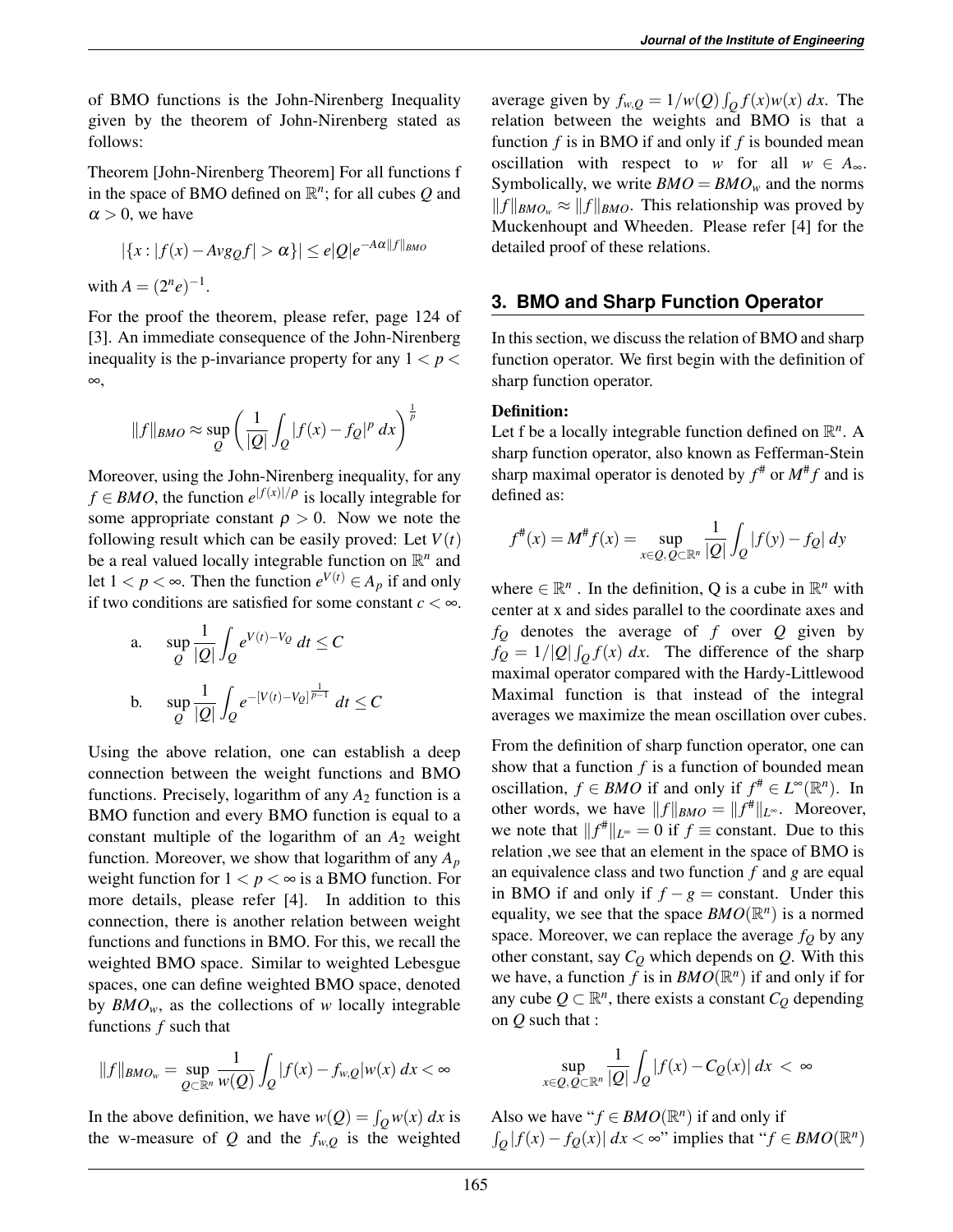if and only if  $\int_Q |f(x) - f_Q(x)|^p dx < \infty$  for  $1 \le p < \infty$ ". We have ,

$$
\frac{1}{|Q|} \int_{Q} |f(x) - f_Q(x)| dx \le \frac{1}{|Q|} \int_{Q} |f(x)| dx + f_Q
$$
  

$$
\le 2 \frac{1}{|Q|} \int_{Q} |f(x)| dx
$$

for every cube  $Q \subset \mathbb{R}^n$ . Then by the definition of the Hardy-Littlewood maximal function  $f^*(x) \le 2Mf(x)$ for every  $x \in \mathbb{R}^n$ . Moreover, by the maximal function theorem, for every *p* with  $1 < p \leq \infty$ , there exists constant *C*, depending only on *n* and *p* such that:

$$
||f^*||_p = 2||Mf||_p \le C||f||_p.
$$

This shows that the sharp maximal operator is a bounded operator on  $L^p(\mathbb{R}^n)$  whenever  $1 < p \leq \infty$ . With the help of constant functions, we see that there is no point wise inequality to the reverse direction  $M f(x) \leq c f^{*}(x)$ . (*x*). However, using good lambda inequalities, we can compare the  $L^p$  norms of the sharp maximal function and the Hardy Littlewood maximal function under certain assumptions. Even though sharp maximal operator and Hardy-Littlewood maximal function are not comparable point wise, they are comparable on  $L^p$  level. This is given by the following theorem due C. Fefferman and E.M. Stein[5].

**Theorem:** Let  $1 < p < \infty$ . For every  $f \in L^p(\mathbb{R}^n)$ , there exists a constant  $C_p$  independent of  $f$ , depending only on *n* and *p*, such that:

$$
C_p^{-1}||f||_{L^p} \leq ||f^*||_{L^p(\mathbb{R}^n)} \leq C_p||f||_{L^p}
$$

and thus  $f \in L^p(\mathbb{R}^n)$  if and only if  $f^* \in L^p(\mathbb{R}^n)$ .

Using the above theorem, we can show that if  $f \in BMO \cap L^1$ , then we have  $f \in L^p$ , for  $1 < p < \infty$ .

There exist many operators *T* are bounded from  $L^p(\mathbb{R}^n)$ to itself for  $1 < p < \infty$ . But this fails for the case  $p =$ 1,∞. For counter examples please refer Stein-Weiss [6]. The substitute results for the case 1 and  $\infty$  are  $T: L^1 \to$  $L^{1,\infty}$  and  $T: L^{\infty,\infty} \to L^{\infty}$ . The substitute result for the action of *T* on the space  $L^{\infty}$  is given by  $T: L^{\infty} \to BMO$ , since BMO plays the similar role as that of *L* <sup>∞</sup>. Finally, we state a theorem which interpolates  $L^p$  and BMO and is the extension of the Marcinkiewicz interpolation theorem for the endpoint  $(\infty, \infty)$ . For the proof, please refer [5].

**Theorem:** Let  $1 < p < \infty$  and *T* be a linear operator, continuous from  $L^p$  into itself and from  $L^{\infty}$  into BMO

i.e.,

$$
T: L^p(\mathbb{R}^n) \to L^p(\mathbb{R}^n)
$$
 and  $T: L^{\infty}(\mathbb{R}^n) \to BMO(\mathbb{R}^n)$ 

continuously. Then  $T: L^q(\mathbb{R}^n) \to L^q(\mathbb{R}^n)$  continuously for all  $p < q < \infty$ .

For this and more about the BMO and sharp maximal function, please refer [7].

#### **4. BMO and Carleson Measure**

To connect the space of BMO with Carleson measure, we first recall the definition of cone and non-tangential maximal functions.

**Definition:** Let  $x \in \mathbb{R}^n$ . Then a cone over *x* is given  $\text{by } \Gamma(x) = (y, t) \in \mathbb{R}^{n+1}_+ : |x - y| < t. \text{ Let } F : \mathbb{R}^{n+1}_+ \to C.$ Then the non-tangential maximal function associated to *f* is defined as:

$$
M^*F(x) = \sup_{(y,t)\in\Gamma(x)} |F(y,t)| \in [0,\infty]
$$

For a cube  $\subset \mathbb{R}^n$ , the set given by  $T(Q) = Q \times (0, l(Q))$  is called the tent over the cube *Q*. While solving the famous corona problem, Swedish mathematician L. Carleson [8] obtained the characterization of all non-negative measures  $\mu$  defined on  $\mathbb{R}^2_+$  satisfying:

$$
\int_{Q} |P_t * f(x)|^2 d\mu(x,t) \leq C ||f||^2_{L^2(\mathbb{R})}
$$

for all  $f \in L^2(\mathbb{R})$ . Here  $P_t * f$  is the Poisson integral of *f* and *C* is the universal constant.

Now we are state the definition of Carleson measure. Let us take a particular case of characteristic function given by  $f = \chi_{20}$ . It is easy to see that  $(P_t * f)(x) \ge C_1$ for some positive constant  $C_1$ . Using this in the above integral inequality, for all  $(x,t) \in T(Q)$  we have:

$$
C'_1\mu(T(Q)) \leq \int_Q |P_t * f(x)|^2 d\mu(x,t) \leq C' |Q|
$$

This gives  $\mu(T(Q)) \leq C|Q|$ . This motivates the following defintion of Carleson measure which was introduced by Carleson in 1960. Please refer [8] for the details. The Carleson measure is closely related with the space of BMO.

Definition: A Carleson measure is a positive measure  $\mu$  on  $\mathbb{R}^{n+1}_+$  such that there exists a constant  $C < \infty$  for which  $\mu(T(Q)) \leq C|Q|$  for all cubes *Q* in  $\mathbb{R}^n$ . Here *C*